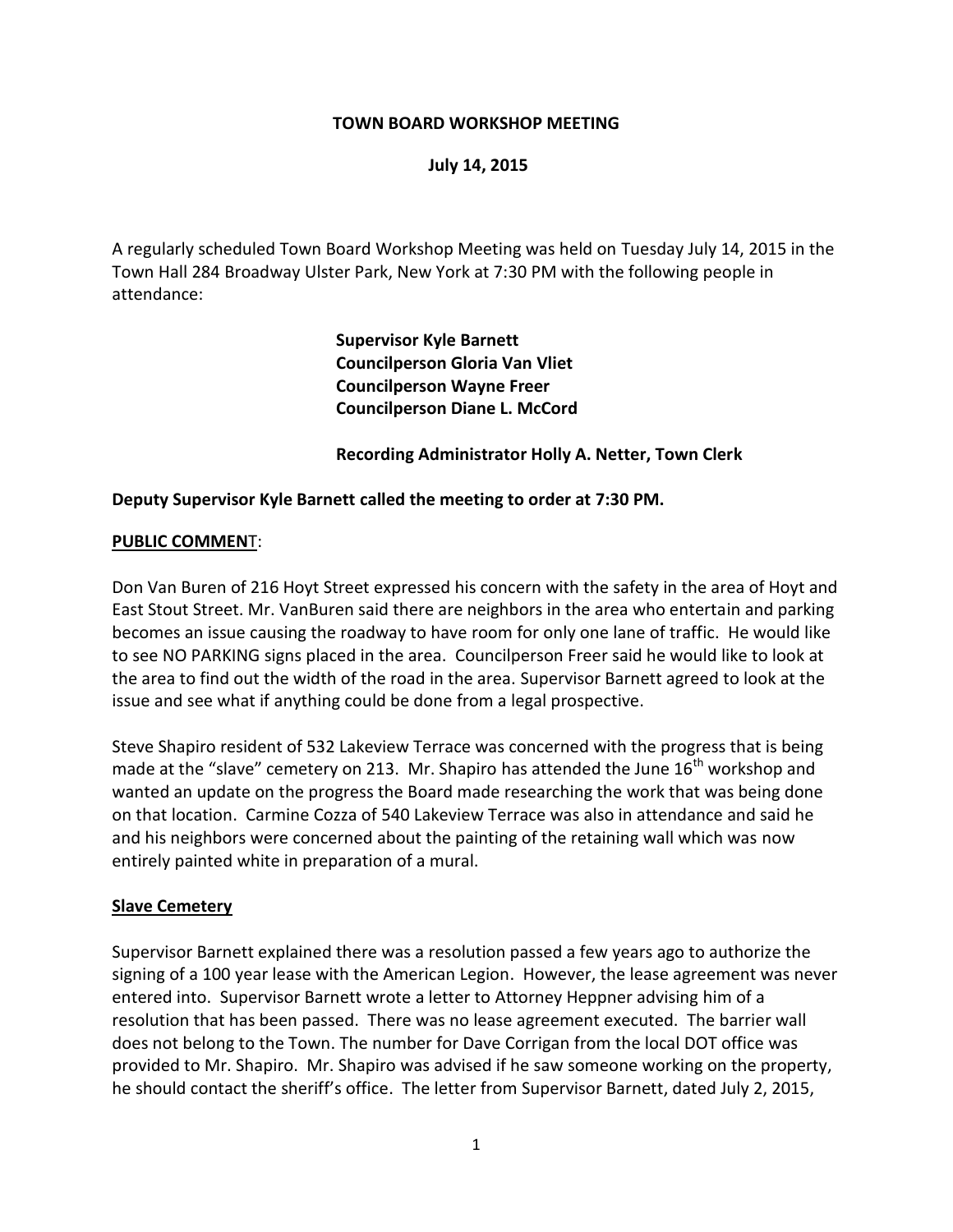advised Attorney Heppner that no further action should be taken on the property until an agreement is in place clarifying for both parties on the use of the property by the American Legion and the public. Several councilpersons have visited the area to see the current conditions.

### **Donald Kiernan Agreement**

Donald Kiernan's Contract is identical to last year's agreement.

**A MOTION was made by Councilperson Diane McCord, seconded by Councilperson Wayne Freer to authorize Supervisor Barnett to sign the Contract for Water/Sewer Superintendent Donald Kiernan. All members in favor, Motion carried.** 

### **Resolution – Supervisor's Salary**

#### **Town of Esopus Appointment to Town Supervisor**

**BE IT RESOLVED**, by the Town Board of the Town of Esopus, in the County of Ulster State of New York as follows,

**WHEREAS**, Kyle Barnett was appointed as Town Supervisor on Friday, June 19, 2015,

**THEREFORE, BE IT RESOLVED** that the Town of Esopus Town Board approves an annual salary of \$31,566.90.

| Resolution offered by: | Councilperson Wayne Freer      |
|------------------------|--------------------------------|
| Seconded by:           | Councilperson Gloria Van Vliet |

The Board was polled:

| Councilperson Wayne Freer     | Ave |
|-------------------------------|-----|
| Councilperson Gloria VanVliet | Ave |
| Councilperson Diane McCord    | Ave |

All in members were in favor.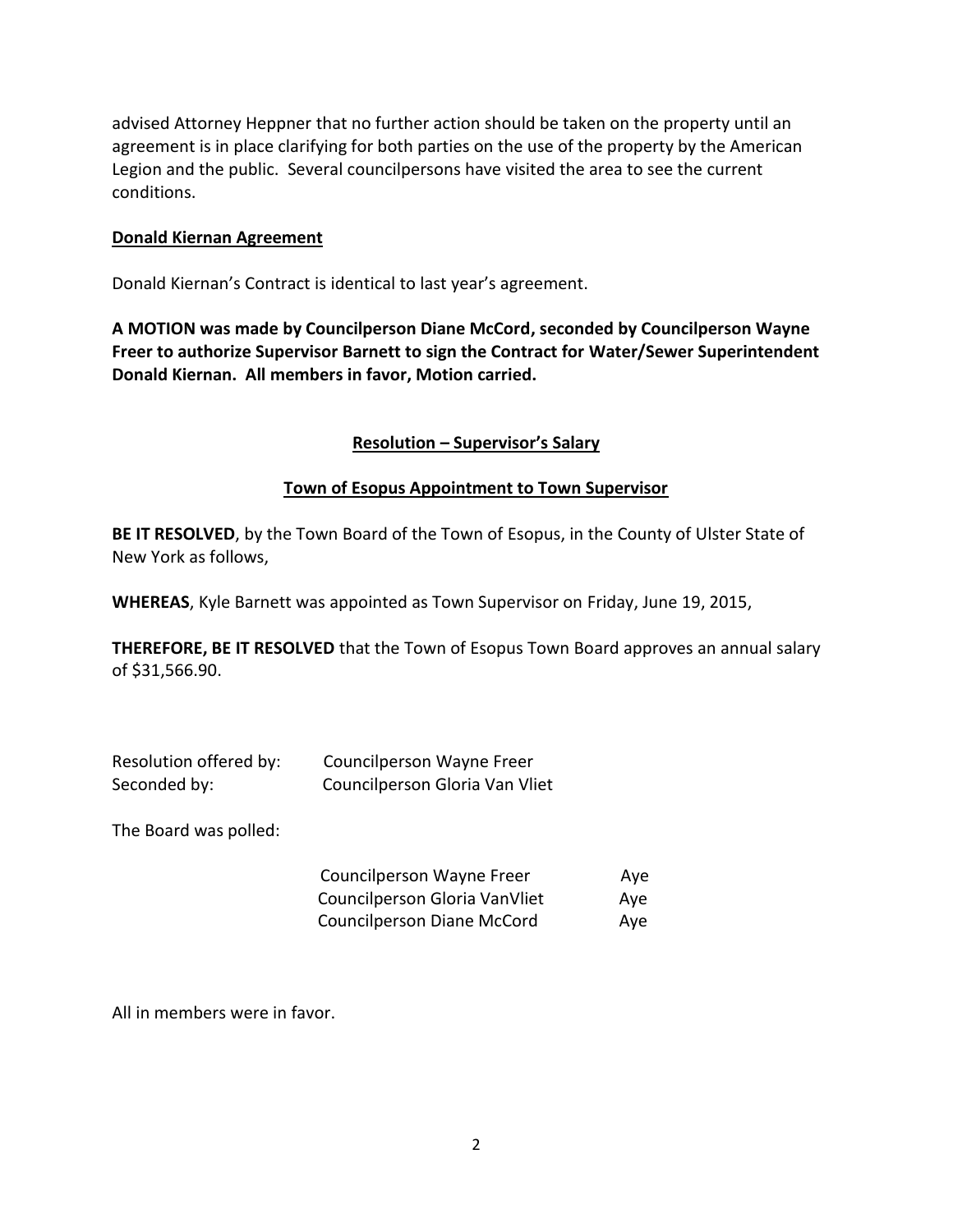# **Timesheets**

Timesheets have been revised and we are now using the same format as the County. Minor modifications were made. All employees are required to sign their timecards. Highway Timesheets will be signed by the employees and attached to the coversheet.

## **Town Hall – Bathroom Issues**

Sunday there was another issue with the bathrooms backing up at the Town Hall. Dan Vedder snaked it from outside and inside. Dan Vedder believed the backup was due to a pitch problem and possibly the type of toilet paper being used. Supervisor Barnett said we should have a camera in the line. Kingston has a camera however, Water Superintendent Kiernan said it is not able to be used in the 4 inch line. Water Superintendent will contact McCabe's plumbing and arrange to have them run a camera through the line.

## **Text Amendment**

The proposed zoning amendment would regulate "farm breweries", "farm distilleries" and "farm wineries" in the R-40 District. Approval of a special use permit by the Town Planning Board would be required. The Amendments adhere to the Ag and Markets Law. Supervisor Barnett talked to Myles Putman, Planning Board consultant, and Paul Kellar, Town Attorney, who have reviewed the amendment. Public Hearing will be held at 7:30 pm at the Town Board Meeting July 16, 2015.

# **Burn Permits**

The process for obtaining a burning permit will change as of August 1, 2015. All fire departments have been notified and all Chiefs are on board with the new procedure. The Building Department will no longer be issuing the burning permits. Fire Inspector Debbie Pugliese will be asked to post a listing of the firehouse locations outside the building department including the days and hours that the fire permits can be obtained.

# **Marshall & Sterling Health Insurance**

A meeting with Marshall and Sterling was held earlier today. Supervisor Barnett said a change may need to be made from using CDPHP to a MVP plan which is more favorable at this time. CDPHP has become cost prohibitive. There will be two meeting days set up and Marshall and Sterling will come to explain the new plan and allow the employees to ask questions. The coverage for the retirees will remain the same.

Marshall and Sterling have a new program called i Navigator. The program is free and is a portal which allows the employees access to deal with many Human Recourse issues. They are able to complete forms from a link. There is a webinar and anyone interested on seeing how it works will be welcomed to sit in on the webinar.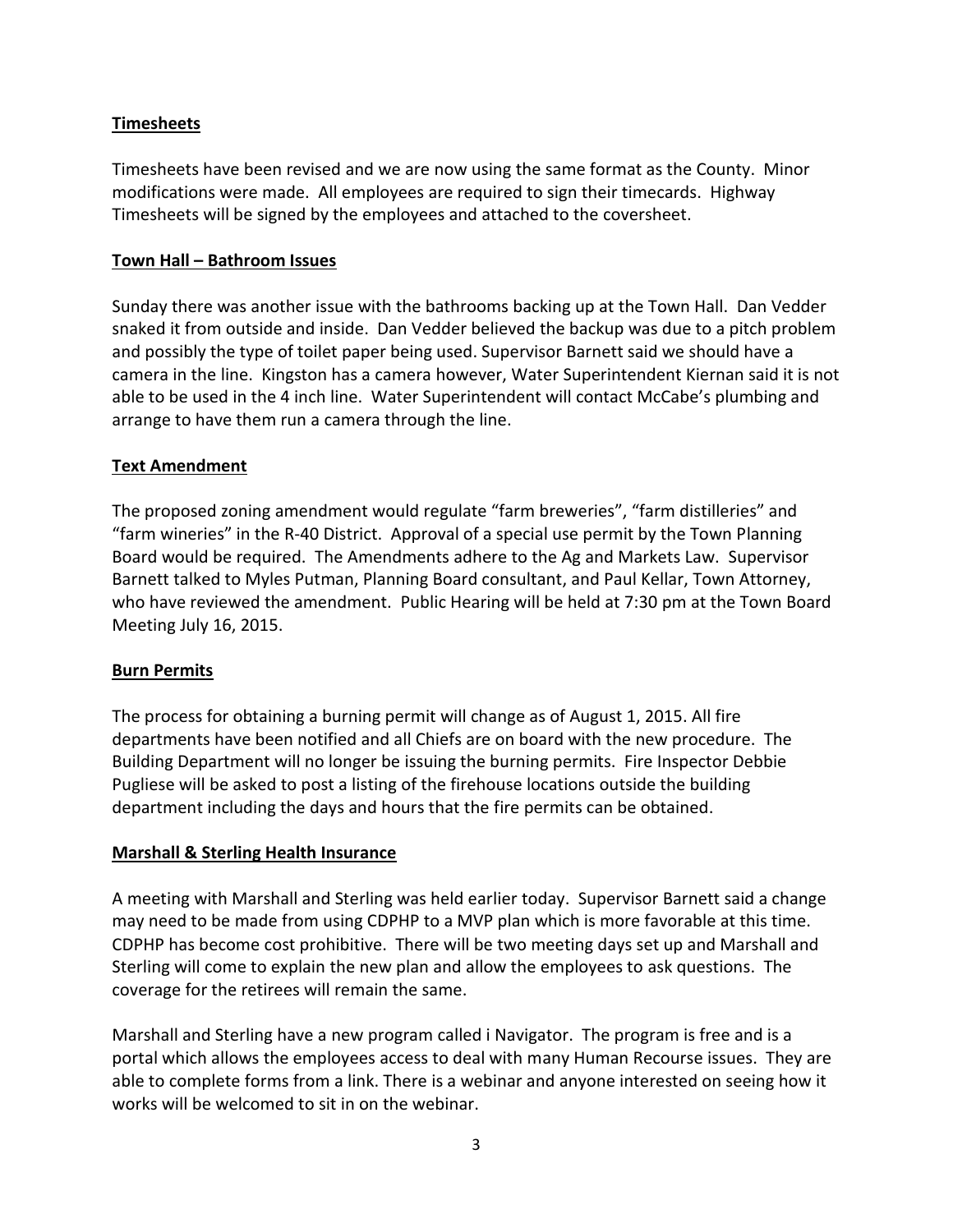# **Broker of Record Letter – Authorization to sign**

**A MOTION was made by Wayne Freer to authorize Supervisor Barnett to sign the Broker of Record letter naming Marshall and Sterling the Broker for the Town of Esopus. The motion was seconded by Councilperson Diane McCord. All were in favor, motion carried.**

### **Orange County Trust – Centralized Collection of Taxes and Water/Sewer**

Supervisor Barnett met with Orange County trust and they are offering a new service which would allow for a centralized collection and deposit of the Tax, Water and Sewer funds into the municipal account. Supervisor Barnett said it helps cut cost and stream lines the process. This would not eliminate the tax collector position. People can still come here to pay in person. The Town Clerk said that the Town of Ulster had a few issues when they went to a similar process. She will find out from them what the pros and cons were so we can address the issues prior to making a decision on the program. Debbie will set up a separate meeting with Orange County and Town Clerk Holly Netter will sit in on the meeting.

### **Fall Festival**

After a discussion regarding the upcoming Fall Festival on September 26<sup>th</sup>, the Board has made the decision to eliminate the Giant yard sale from the event. The town wide yard sale and maps will still continue. However several locations such as the Library, Frozen Rainbow and Jack Spinneweber have shown interest in selling spots. Town Clerk Holly Netter will ask Tom Slattery to be in charge of the car show. Holly Netter will continue to make the marketing materials and coordinate the entertainment.

### **RRA Contract**

A decision needs to be made whether to sign the Municipal Solid Waste Management Agreement. The agency is meeting on July 22, 2015 and they need to know what Towns will be participating so they are able to work on their budget. If we are going to keep a transfer station we have to have someone haul the garbage out to the RRA. A lengthy discussion was held analyzing the pros and cons of signing the agreement. Councilperson Diane McCord and Councilperson Gloria Van Vliet will attend the Supervisor's meeting on July 22, 2015 and see how the other Towns plan to proceed.

**A MOTION was made by Councilperson Wayne Freer to grant Supervisor Barnett authority to sign the RRA contract pending the findings at the Supervisors meeting. The motion was seconded by Councilperson Diane McCord. All members were in favor, motion carried.**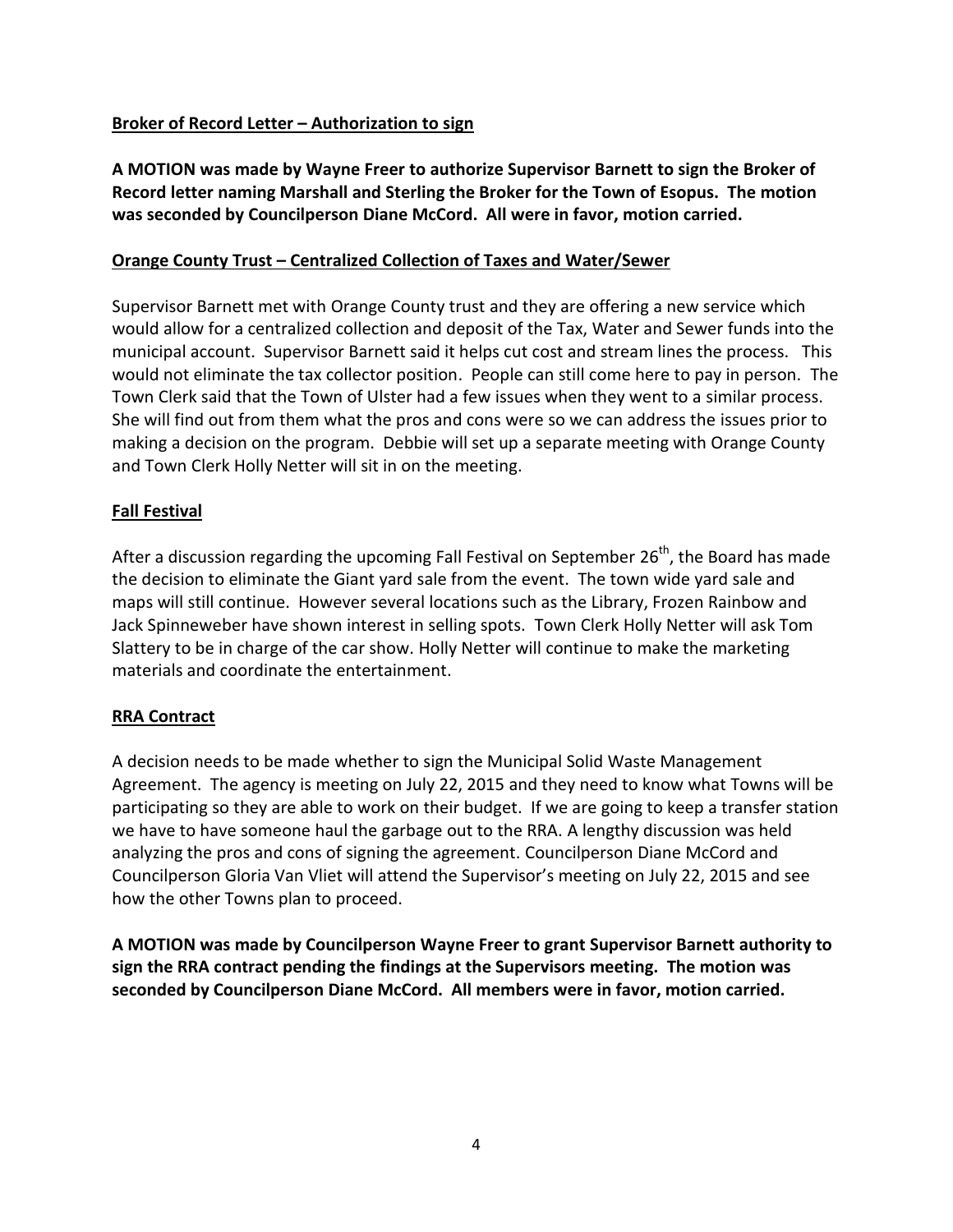## **Dankelman Contract**

Supervisor Kyle Barnett met with Curt Dankelman today and said he now has a grinder, bailer and trailer. Curt wants to finalize the contract and discuss what services he can provide now that he has his equipment back. Curt said there were several items that were added into the contract that he and the former Supervisor, John Coutant, did not agree with. Supervisor Barnett said he has a follow up meeting scheduled with Curt on Thursday the  $16^{th}$ . He will report back to everyone on the outcome of the meeting. Supervisor Barnett also asked the Councilpersons to think about what they would like to do in 2016.

### **Agreement to Spend Town Highway Funds**

Highway Superintendant, Mike Cafaldo, has provided the Board with an agreement to spend Town Highway Funds for general repairs of roads that need attention. The agreement is being revised to include 4 lines for the councilpersons to sign as well as a line for the Supervisor to sign.

## **Miscellaneous:**

Councilperson Wayne Freer said he felt the portable defibrillator from Town Hall should go to the Park Program and be used when we have Town events. He suggests 1 wall mount unit be purchased for Town Hall as well as the proper signage.

Wayne Freer said he thinks the park program should have a misting fan at the park to keep the kids cool.

Wayne said some of the Wex bills have the taxes off and other do not. However there isn't any mileage listed for the vehicles. Wayne will also research the bills a little further.

Councilperson Gloria Van Vliet briefed the Board regarding a communication error that was received and repaired on the alarm system. Batteries were replaced and the system has been restored. Research needs to be done to check on the current contract with Cornerstone.

Supervisor Barnett said the Town was appealing the NYMIR insurance decision for the spill at the Highway Garage. Paul Kellar has been provided with the necessary documentation to pursue the appeal.

Supervisor Barnett met with an audio visual company to obtain an estimate for upgrades regarding the amplification for meetings in the common area in Town Hall.

Councilperson Gloria Van Vliet said Scenic Hudson appeared before the Planning Board to start the process for obtaining a Parking Lot at their location which was formerly known as the Silver Property. They do not have trails because it is still a PUD.